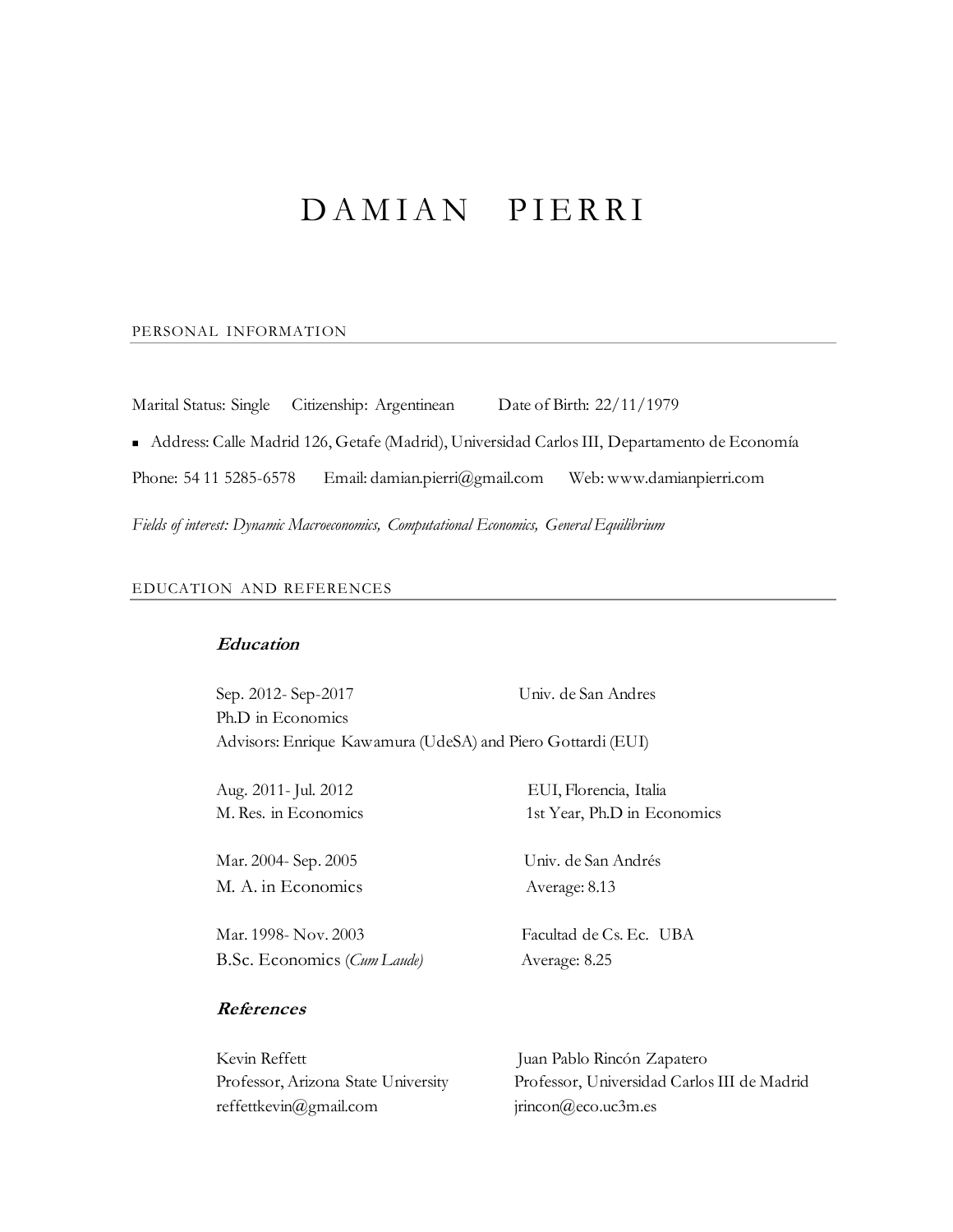### PUBLICATIONS AND PROJECTS UNDER REVISION

2021- Evaluating Pension Reform and Labor-Market Policy Changes in Chile through a Structural Search Model (joint with E. Kawamura). *Revised and Resubmitted at the Journal of Applied Economics*

2019 La relación entre inflación y crecimiento estimación del umbral de inflación para la Argentina, *Desarrollo Económico, vol. 58, Nº 226*

#### WORKING PAPERS

2021- Memory, Collateral and Emerging Market Crises (joint with K. Reffett)

2021- Asymmetric business cycles and fiscal policy: the effect of idle capacity (joint with G. Montes Rojas and D. Ferraro).

2021- Accuracy in Recursive Minimal State Space Methods (joint with J. Martinez)

2021- The empirical dimension of overborrowing (joint with G. Montes Rojas and P. Mira)

2021 – Useful Results for the Simulation of Non-Optimal Economies with heterogeneous agents.

2017- Incomplete interest rate pass through: a recursive partial equilibrium approach (joint with L. Trajtenberg and M. Cherkasky).

2010 - Theoretical Error Bounds for the Value and Policy Function Iteration Algorithms: An Application for Recursive Dynamic Models with Inequality Constraints *Winner of the 2011 Graduate Student Contest of the Society for Computational Economics* (a new version is work in progress with L. Bali)

# WORK IN PROGRESS

2019- Default Risk and Fiscally induced sudden stop Joint with H. Seoane and A. Vicondoa

2019- Asymmetric fiscal policy: theory and practice (Joint with Juan Pablo Rincón Zapatero and Kevin Reffett)

2019- The importance of the buy side in emerging market crises Joint with S. Barraza

2019- A measure of the wealth distribution for Argentina: implications for the labor market and the pension system (joint with D. Trupkin)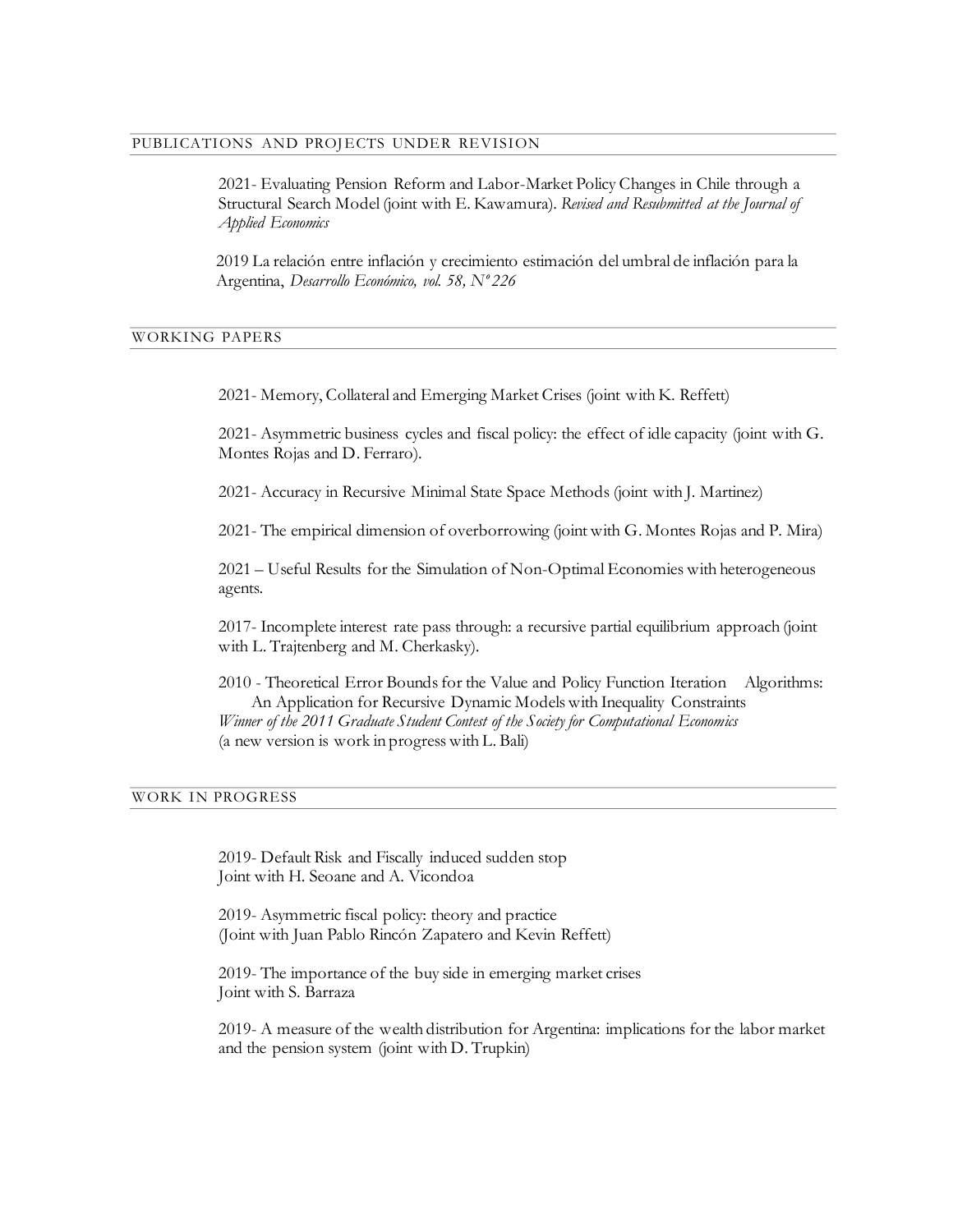## RELEVANT PROFESSIONAL EXPERIENCE

| Jan-21- Present                                               | Visiting Assistant Professor                           |
|---------------------------------------------------------------|--------------------------------------------------------|
| Department of Economics                                       | Universidad Carlos III (UC3M)                          |
| Jan-21- Present                                               | Research Affiliate                                     |
| <b>Business School</b>                                        | ESCP (Madrid)                                          |
| 2013-Present.                                                 | Research Affiliate                                     |
| <b>IIEP-BAIRES</b>                                            | UBA-CONICET (National Science Foundation)              |
|                                                               |                                                        |
| Jun-2019- Jul-2019.                                           | Visiting Researcher                                    |
| Department of Economics<br>Host: Prof. J. P. Rincón Zapatero. | Universidad Carlos III (UC3M)                          |
| Sep-2017- Mar-2018.                                           | Visiting Researcher                                    |
| Department of Economics<br>Host: Prof. K. Reffett.            | Arizona State University (ASU)                         |
| 2013-2020.                                                    | Assistant professor                                    |
| Department of Economics<br>Teaching Position                  | University of Buenos Aires (UBA)                       |
| 2013-2020.                                                    | Economist and Advisor of the vice minister             |
| Models and Projections                                        | Ministerio de Economía de la Rep. Argentina (Treasury) |

# TEACHING EXPERIENCE

# **Graduate Level**

Macro Theory I, Master in Economics (UdeSA, 2019-present) Web site: https://sites.google.com/site/macroavudesa/

"Numerical Optimization Algorithms in Matlab". Department of Macroeconomic Policy Coordination, Ministry of Economy and Public Finance (2010).

"Numerical Methods in Matlab". Department of Macroeconomic Policy Coordination, Ministry of Economy and Public Finance (2009).

"Numerical Optimization". Master in Finance, UBA (2009).

# **Under Graduate Level**

Macroeconomics II (UBA, 2015-present) Web Site: <https://macropierri.wordpress.com/>

International Monetary Economics (UdeSA, 2018-present) Web site:<https://eimpierri.wordpress.com/>